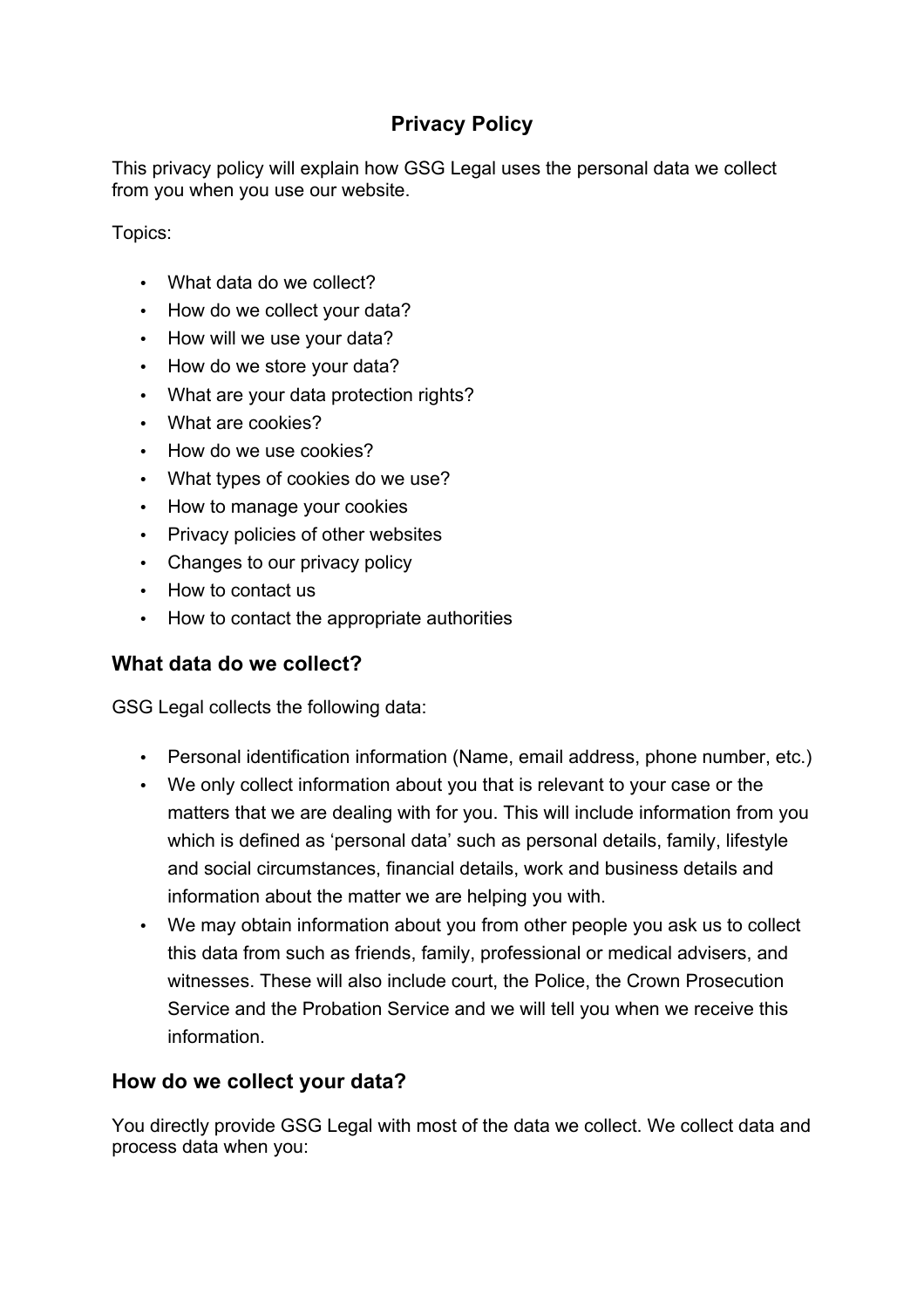- Register online or make an enquiry for any of our services.
- Voluntarily complete a customer survey or provide feedback on any of our message boards or via email.
- Use or view our website via your browser's cookies.

GSG Legal may also receive your data indirectly from the following sources:

• Information provided as a result of third-party enquiries or cases, where your details will also appear in the contents of the enquiry.

## **How will we use your data?**

GSG Legal collects your data so that we can:

• Provide legal services to you - advising and acting on your behalf, maintaining our accounts and records for those matters, training, supporting and managing staff and occasionally promoting our goods and services to you.

If you agree, GSG Legal will share your data with our partner companies so that they may offer you their products and services.

There are very strict rules about who we can share your information with, and this will normally be limited to other people who will assist with your matter. This may include:

• Barristers, solicitor agents and other providers of legal services who act as our agents, medical and other experts, interpreters and private investigators, healthcare professionals, social and welfare organisations, and courts and tribunals.

Where information is shared in this way, we will ensure that that these people will only use it for assisting with your matter. We will ensure that they deal with your data securely and comply with the same data protection rules that apply to us. In some cases, the third parties we share your information with, may have a direct obligation to you, and may send you a similar privacy notice to this one setting out why they are processing your data and how they will treat it.

When sharing information, we cannot transfer your personal data to a country outside of the EEA unless we need to do this for the performance of your contract with us or for the exercise or defence of legal claims on your behalf.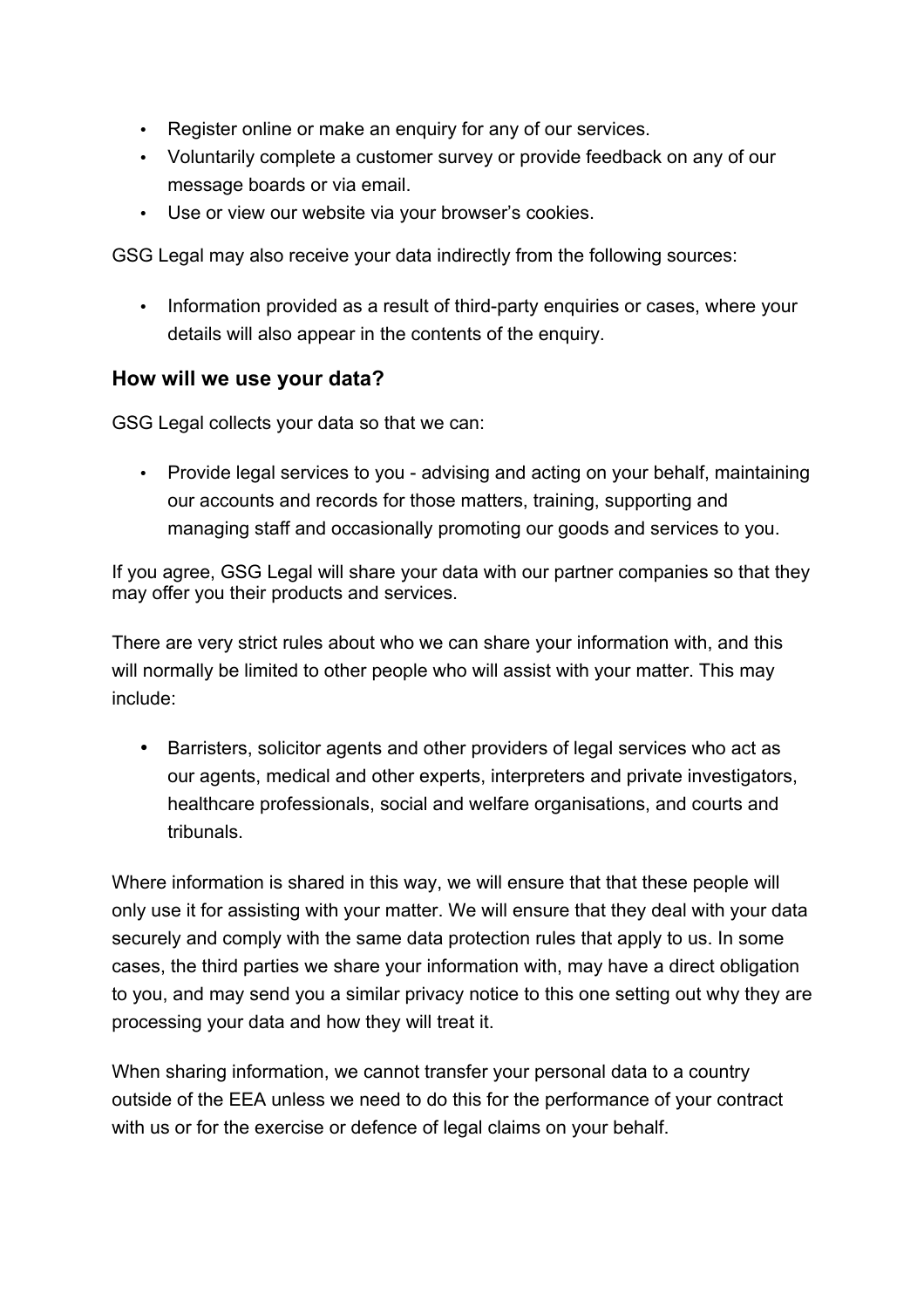#### **How do we store your data?**

GSG Legal securely stores your data at our registered offices, which is always locked and has the benefit of a security alarm.

GSG Legal will keep your personal data for a period of six years once your legal matter has concluded. If your matter never proceeded to a full case, then your details will be kept for a period of 12 months. Once this time period has expired, we will delete your data by using appropriate technical and organisational measures. Further information is available upon request.

## **What are your data protection rights?**

GSG Legal would like to make sure you are fully aware of all of your data protection rights. Every user is entitled to the following:

**The right to access** – You have the right to request GSG Legal for copies of your personal data. We may charge you a small fee for this service.

**The right to rectification** – You have the right to request that GSG Legal correct any information you believe is inaccurate. You also have the right to request GSG Legal to complete the information you believe is incomplete.

**The right to erasure** – You have the right to request that GSG Legal erase your personal data, under certain conditions.

**The right to restrict processing** – You have the right to request that GSG Legal restrict the processing of your personal data, under certain conditions.

**The right to object to processing** – You have the right to object to GSG Legal's processing of your personal data, under certain conditions.

**The right to data portability** – You have the right to request that GSG Legal transfer the data that we have collected to another organization, or directly to you, under certain conditions.

If you make a request, we have one month to respond to you. If you would like to exercise any of these rights, please contact us at our email:

Call us at: **07964690590**

Or write to us: gonul@gsglegal.co.uk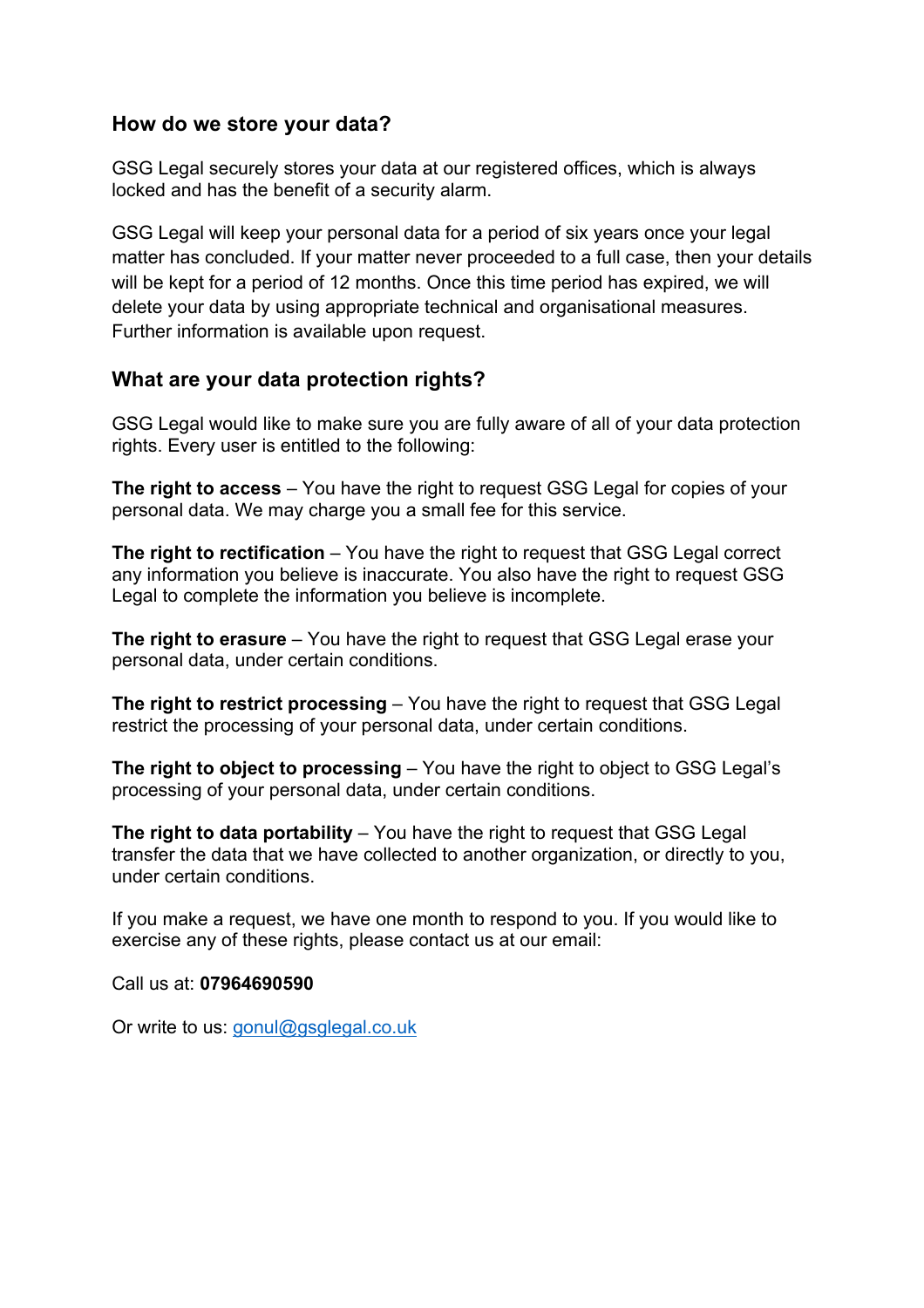# **Cookies**

Cookies are text files placed on your computer to collect standard Internet log information and visitor behaviour information. When you visit our websites, we may collect information from you automatically through cookies or similar technology

For further information, visit allaboutcookies.org.

#### **How do we use cookies?**

GSG Legal uses cookies in a range of ways to improve your experience on our website, including:

- Understanding how you use our website
- [Add any uses your company has for cookies] **Gonul please have a look at this.**

## **What types of cookies do we use?**

There are a number of different types of cookies, however, our website uses:

- Functionality GSG Legal uses these cookies so that we recognize you on our website and remember your previously selected preferences. These could include what language you prefer and location you are in. A mix of first-party and third-party cookies are used.
- Advertising GSG Legal uses these cookies to collect information about your visit to our website, the content you viewed, the links you followed and information about your browser, device, and your IP address. GSG Legal sometimes shares some limited aspects of this data with third parties for advertising purposes. We may also share online data collected through cookies with our advertising partners. This means that when you visit another website, you may be shown advertising based on your browsing patterns on our website.
- [Add any other types of cookies your company uses] **amend accordingly**

#### **How to manage cookies**

You can set your browser not to accept cookies, and the above website tells you how to remove cookies from your browser. However, in a few cases, some of our website features may not function as a result.